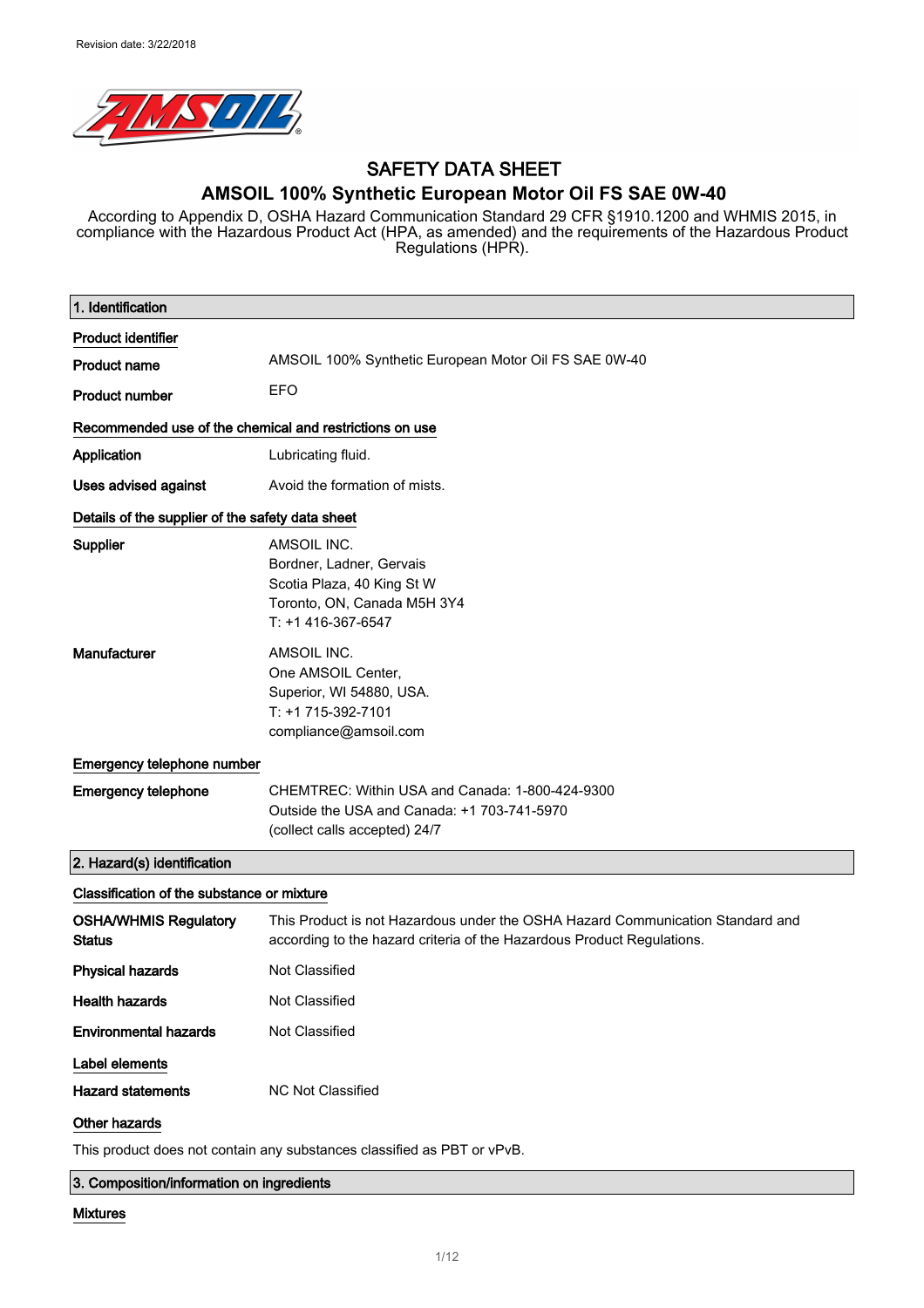| $25 - 50\%$<br>Dec-1-ene, homopolymer, hydrogenated Dec-1-ene,<br>oligomers, hydrogenated |                                                                                                                                                                                                                                                                                                                                                                                                                                                                            |  |
|-------------------------------------------------------------------------------------------|----------------------------------------------------------------------------------------------------------------------------------------------------------------------------------------------------------------------------------------------------------------------------------------------------------------------------------------------------------------------------------------------------------------------------------------------------------------------------|--|
| CAS number: 68037-01-4                                                                    |                                                                                                                                                                                                                                                                                                                                                                                                                                                                            |  |
| Classification<br>Asp. Tox. 1 - H304                                                      |                                                                                                                                                                                                                                                                                                                                                                                                                                                                            |  |
| Hydrogenated base oil                                                                     | $10 - 17%$                                                                                                                                                                                                                                                                                                                                                                                                                                                                 |  |
| CAS number: 64742-54-7                                                                    |                                                                                                                                                                                                                                                                                                                                                                                                                                                                            |  |
| Classification<br>Asp. Tox. 1 - H304                                                      |                                                                                                                                                                                                                                                                                                                                                                                                                                                                            |  |
|                                                                                           | The full text for all hazard statements is displayed in Section 16.                                                                                                                                                                                                                                                                                                                                                                                                        |  |
| <b>Composition comments</b>                                                               | The exact percentage is withheld as a trade secret in accordance with 29 CFR 1910.1200.                                                                                                                                                                                                                                                                                                                                                                                    |  |
| 4. First-aid measures                                                                     |                                                                                                                                                                                                                                                                                                                                                                                                                                                                            |  |
| Description of first aid measures                                                         |                                                                                                                                                                                                                                                                                                                                                                                                                                                                            |  |
| General information                                                                       | Get medical attention if any discomfort continues. Show this Safety Data Sheet to the medical<br>personnel.                                                                                                                                                                                                                                                                                                                                                                |  |
| Inhalation                                                                                | Move affected person to fresh air and keep warm and at rest in a position comfortable for<br>breathing. Maintain an open airway. Loosen tight clothing such as collar, tie or belt.                                                                                                                                                                                                                                                                                        |  |
| Ingestion                                                                                 | Rinse mouth thoroughly with water. Give a few small glasses of water or milk to drink. Stop if<br>the affected person feels sick as vomiting may be dangerous. Do not induce vomiting unless<br>under the direction of medical personnel. If vomiting occurs, the head should be kept low so<br>that vomit does not enter the lungs. Never give anything by mouth to an unconscious person.<br>Maintain an open airway. Loosen tight clothing such as collar, tie or belt. |  |
| <b>Skin Contact</b>                                                                       | Wash with plenty of soap and water.                                                                                                                                                                                                                                                                                                                                                                                                                                        |  |
| Eye contact                                                                               | Rinse immediately with plenty of water. Remove any contact lenses and open eyelids wide<br>apart. Continue to rinse for at least 10 minutes.                                                                                                                                                                                                                                                                                                                               |  |
| Protection of first aiders                                                                | First aid personnel should wear appropriate protective equipment during any rescue.                                                                                                                                                                                                                                                                                                                                                                                        |  |
|                                                                                           | Most important symptoms and effects, both acute and delayed                                                                                                                                                                                                                                                                                                                                                                                                                |  |
| <b>General information</b>                                                                | See Section 11 for additional information on health hazards. The severity of the symptoms<br>described will vary dependent on the concentration and the length of exposure.                                                                                                                                                                                                                                                                                                |  |
| Inhalation                                                                                | Prolonged inhalation of high concentrations may damage respiratory system.                                                                                                                                                                                                                                                                                                                                                                                                 |  |
| Ingestion                                                                                 | Gastrointestinal symptoms, including upset stomach. Fumes from the stomach contents may<br>be inhaled, resulting in the same symptoms as inhalation.                                                                                                                                                                                                                                                                                                                       |  |
| Skin contact                                                                              | Prolonged contact may cause dryness of the skin.                                                                                                                                                                                                                                                                                                                                                                                                                           |  |
| Eye contact                                                                               | May cause temporary eye irritation.                                                                                                                                                                                                                                                                                                                                                                                                                                        |  |
|                                                                                           | Indication of immediate medical attention and special treatment needed                                                                                                                                                                                                                                                                                                                                                                                                     |  |
| Notes for the doctor                                                                      | Treat symptomatically.                                                                                                                                                                                                                                                                                                                                                                                                                                                     |  |
| <b>Specific treatments</b>                                                                | No special treatment required.                                                                                                                                                                                                                                                                                                                                                                                                                                             |  |
| 5. Fire-fighting measures                                                                 |                                                                                                                                                                                                                                                                                                                                                                                                                                                                            |  |

Extinguishing media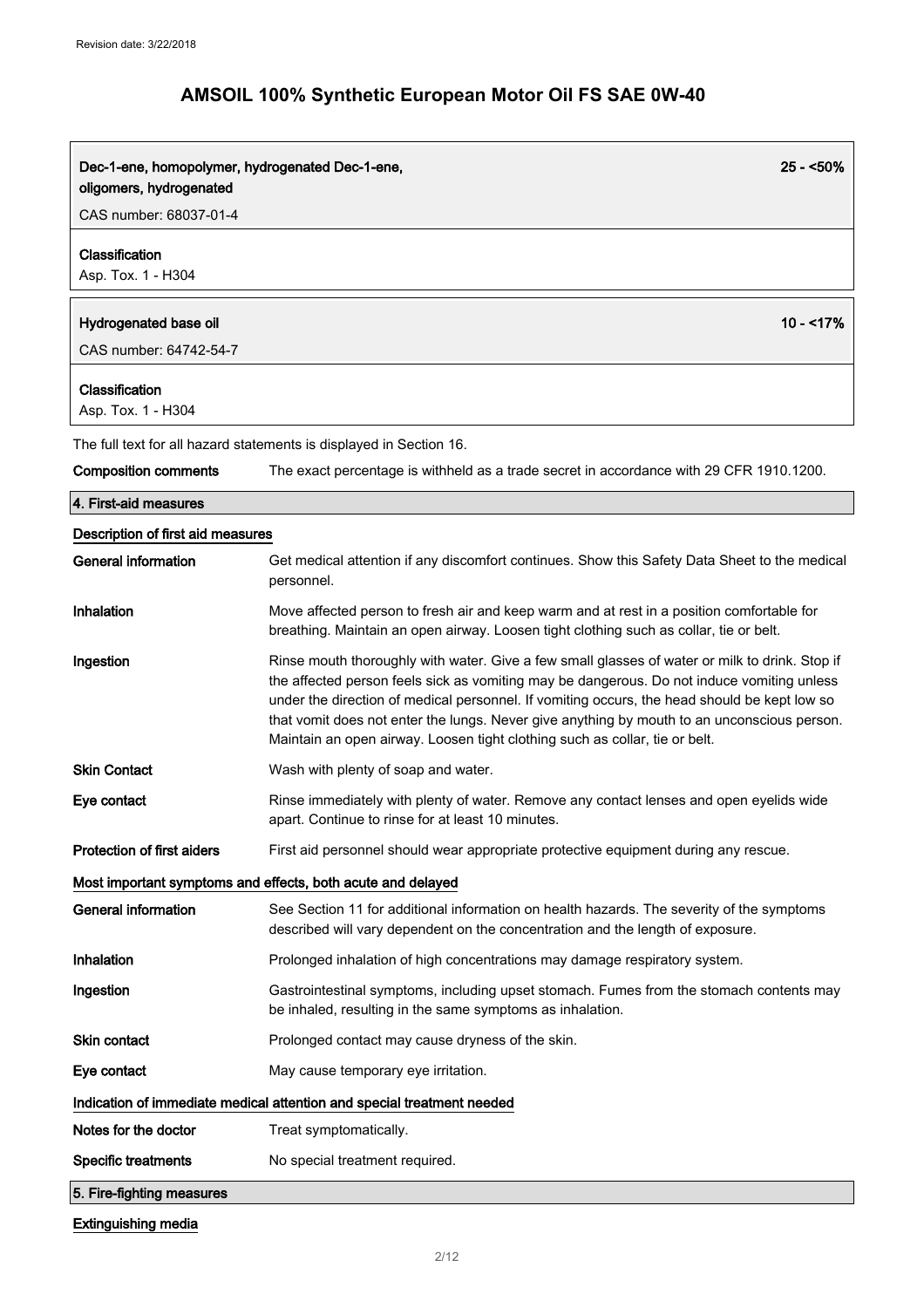| Suitable extinguishing media                          | Extinguish with alcohol-resistant foam, carbon dioxide, dry powder or water fog. Use fire-<br>extinguishing media suitable for the surrounding fire.                                                                                                                                                                                                                                                                                                                     |  |
|-------------------------------------------------------|--------------------------------------------------------------------------------------------------------------------------------------------------------------------------------------------------------------------------------------------------------------------------------------------------------------------------------------------------------------------------------------------------------------------------------------------------------------------------|--|
| Unsuitable extinguishing<br>media                     | Do not use water jet as an extinguisher, as this will spread the fire.                                                                                                                                                                                                                                                                                                                                                                                                   |  |
| Special hazards arising from the substance or mixture |                                                                                                                                                                                                                                                                                                                                                                                                                                                                          |  |
| Specific hazards                                      | Containers can burst violently or explode when heated, due to excessive pressure build-up.<br>Contains Hydrocarbons. The product is immiscible with water and will spread on the water<br>surface.                                                                                                                                                                                                                                                                       |  |
| <b>Hazardous combustion</b><br>products               | Thermal decomposition or combustion products may include the following substances:<br>Harmful gases or vapors.                                                                                                                                                                                                                                                                                                                                                           |  |
| <b>Advice for firefighters</b>                        |                                                                                                                                                                                                                                                                                                                                                                                                                                                                          |  |
| Protective actions during<br>firefighting             | Avoid breathing fire gases or vapors. Evacuate area. Cool containers exposed to heat with<br>water spray and remove them from the fire area if it can be done without risk. Cool containers<br>exposed to flames with water until well after the fire is out. If a leak or spill has not ignited, use<br>water spray to disperse vapors and protect men stopping the leak.                                                                                               |  |
| Special protective equipment<br>for firefighters      | Wear positive-pressure self-contained breathing apparatus (SCBA) and appropriate protective<br>clothing. Standard Firefighter's clothing including helmets, protective boots and gloves, that<br>provides a basic level of protection during chemical incidents is defined by the Canada<br>Occupational Health and Safety Regulations, by provincial guidelines on occupational health<br>and safety or by NFPA standards if applicable.                                |  |
| 6. Accidental release measures                        |                                                                                                                                                                                                                                                                                                                                                                                                                                                                          |  |
|                                                       | Personal precautions, protective equipment and emergency procedures                                                                                                                                                                                                                                                                                                                                                                                                      |  |
| <b>Personal precautions</b>                           | No action shall be taken without appropriate training or involving any personal risk. Keep<br>unnecessary and unprotected personnel away from the spillage. Wear protective clothing as<br>described in Section 8 of this safety data sheet. Follow precautions for safe handling<br>described in this safety data sheet. Wash thoroughly after dealing with a spillage. Use<br>protective equipment appropriate for surrounding materials.                              |  |
| <b>Environmental precautions</b>                      |                                                                                                                                                                                                                                                                                                                                                                                                                                                                          |  |
| <b>Environmental precautions</b>                      | The product is immiscible with water and will spread on the water surface. Avoid discharge to<br>the aquatic environment.                                                                                                                                                                                                                                                                                                                                                |  |
| Methods and material for containment and cleaning up  |                                                                                                                                                                                                                                                                                                                                                                                                                                                                          |  |
| Methods for cleaning up                               | Wear protective clothing as described in Section 8 of this safety data sheet. Clear up spills<br>immediately and dispose of waste safely. Reuse or recycle products wherever possible.<br>Absorb the spillage with an inert, dry material and place it in a suitable waste disposal<br>container. Flush contaminated area with plenty of water. Wash thoroughly after dealing with a<br>spillage. Dispose of contents/container in accordance with national regulations. |  |
| Reference to other sections                           | For personal protection, see Section 8. For waste disposal, see Section 13.                                                                                                                                                                                                                                                                                                                                                                                              |  |
| 7. Handling and storage                               |                                                                                                                                                                                                                                                                                                                                                                                                                                                                          |  |
| Precautions for safe handling                         |                                                                                                                                                                                                                                                                                                                                                                                                                                                                          |  |
| <b>Usage precautions</b>                              | Read and follow manufacturer's recommendations. Wear protective clothing as described in<br>Section 8 of this safety data sheet. Keep away from food, drink and animal feeding stuffs.                                                                                                                                                                                                                                                                                   |  |

is safety data sheet. Keep away from food, drink and animal feeding stu Handle all packages and containers carefully to minimize spills. Keep container tightly sealed when not in use. Avoid the formation of mists. Avoid contact with eyes and prolonged skin contact. Avoid contact with used product. Do not reuse empty containers.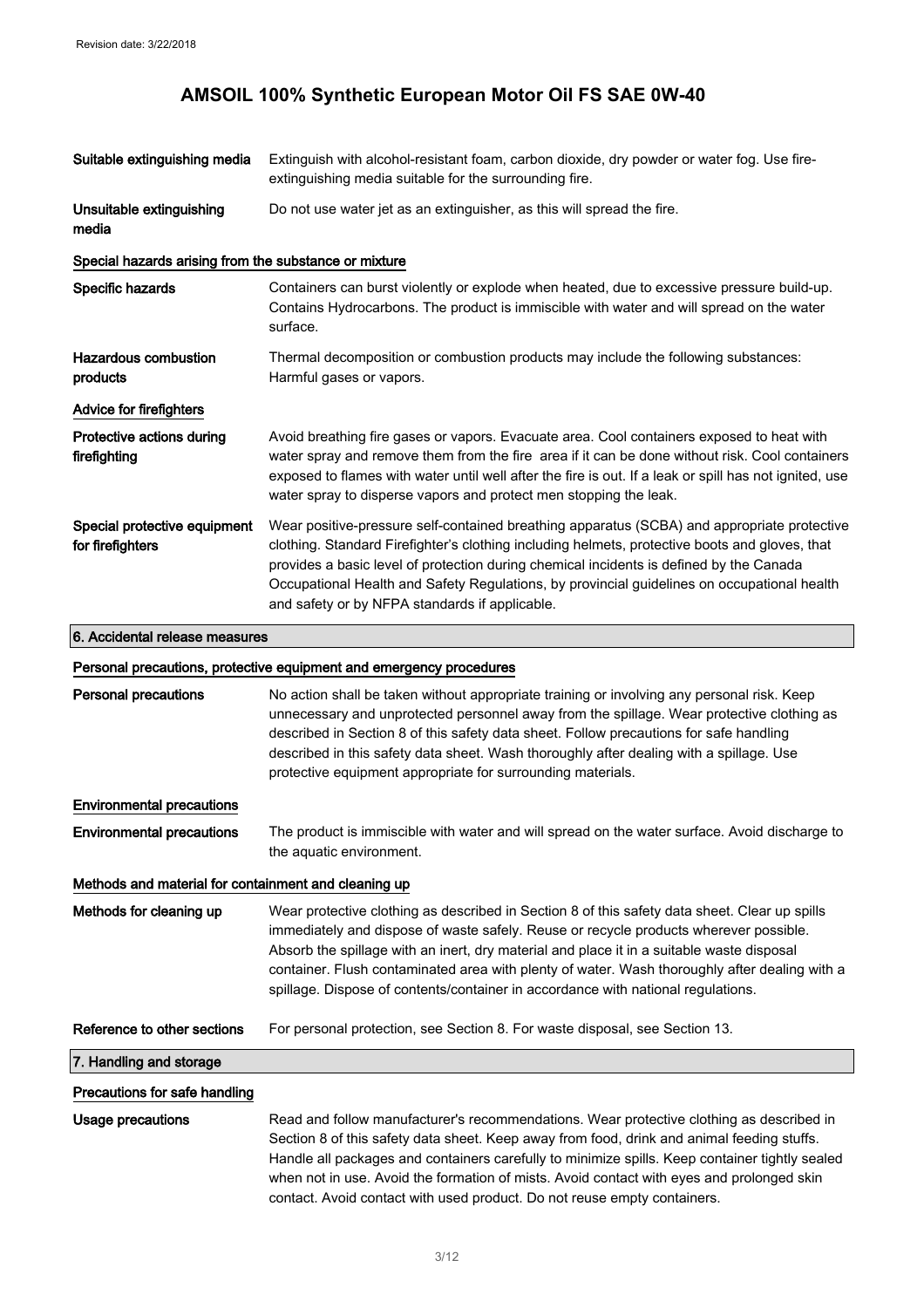# **AMSOIL 100% Synthetic European Motor Oil FS SAE 0W-40**

| Advice on general<br>occupational hygiene                                                                                 | Wash promptly if skin becomes contaminated. Take off contaminated clothing and wash<br>before reuse. Wash contaminated clothing before reuse. Do not eat, drink or smoke when<br>using this product. Wash at the end of each work shift and before eating, smoking and using<br>the toilet. Change work clothing daily before leaving workplace.                                                                                                                                                                                                                                                                                                                                                                                                                                                                                         |
|---------------------------------------------------------------------------------------------------------------------------|------------------------------------------------------------------------------------------------------------------------------------------------------------------------------------------------------------------------------------------------------------------------------------------------------------------------------------------------------------------------------------------------------------------------------------------------------------------------------------------------------------------------------------------------------------------------------------------------------------------------------------------------------------------------------------------------------------------------------------------------------------------------------------------------------------------------------------------|
| Conditions for safe storage, including any incompatibilities                                                              |                                                                                                                                                                                                                                                                                                                                                                                                                                                                                                                                                                                                                                                                                                                                                                                                                                          |
| <b>Storage precautions</b>                                                                                                | Store away from incompatible materials (see Section 10). Keep container tightly closed, in a<br>cool, well ventilated place. Protect containers from damage.                                                                                                                                                                                                                                                                                                                                                                                                                                                                                                                                                                                                                                                                             |
| Storage class                                                                                                             | Chemical storage.                                                                                                                                                                                                                                                                                                                                                                                                                                                                                                                                                                                                                                                                                                                                                                                                                        |
| Specific end uses(s)                                                                                                      |                                                                                                                                                                                                                                                                                                                                                                                                                                                                                                                                                                                                                                                                                                                                                                                                                                          |
| Specific end use(s)                                                                                                       | The identified uses for this product are detailed in Section 1.                                                                                                                                                                                                                                                                                                                                                                                                                                                                                                                                                                                                                                                                                                                                                                          |
| 8. Exposure Controls/personal protection                                                                                  |                                                                                                                                                                                                                                                                                                                                                                                                                                                                                                                                                                                                                                                                                                                                                                                                                                          |
| <b>Control parameters</b>                                                                                                 |                                                                                                                                                                                                                                                                                                                                                                                                                                                                                                                                                                                                                                                                                                                                                                                                                                          |
| Occupational exposure limits                                                                                              |                                                                                                                                                                                                                                                                                                                                                                                                                                                                                                                                                                                                                                                                                                                                                                                                                                          |
| <b>Comments</b>                                                                                                           | The following constituents are the only constituents of the product which have a PEL, TLV or<br>other recommended exposure limit. At this time, the other constituents have no known<br>exposure limits.                                                                                                                                                                                                                                                                                                                                                                                                                                                                                                                                                                                                                                 |
| Long-term exposure limit (8-hour TWA): 5 mg/m <sup>3</sup><br>Short-term exposure limit (15-minute): 10 mg/m <sup>3</sup> | Under conditions which may generate mists, the following exposure limits are recommended:                                                                                                                                                                                                                                                                                                                                                                                                                                                                                                                                                                                                                                                                                                                                                |
| <b>Exposure controls</b>                                                                                                  |                                                                                                                                                                                                                                                                                                                                                                                                                                                                                                                                                                                                                                                                                                                                                                                                                                          |
| Appropriate engineering<br>controls                                                                                       | Provide adequate ventilation. Good general ventilation should be adequate to control worker<br>exposure to airborne contaminants. Use process enclosures, local exhaust ventilation or other<br>engineering controls as the primary means to minimize worker exposure. Personal protective<br>equipment should only be used if worker exposure cannot be controlled adequately by the<br>engineering control measures. Ensure control measures are regularly inspected and<br>maintained.                                                                                                                                                                                                                                                                                                                                                |
| Eye/face protection                                                                                                       | Eyewear complying with an approved standard should be worn if a risk assessment indicates<br>eye contact is possible. Personal protective equipment for eye and face protection should<br>comply with OSHA 1910.133 and/or the Canadian regulation on health and safety at work,<br>SOR/86-304, Part XII (12.6), and any relevant provincial regulation relating to health and<br>safety at work. The following protection should be worn: Chemical splash goggles.                                                                                                                                                                                                                                                                                                                                                                      |
| Hand protection                                                                                                           | Chemical-resistant, impervious gloves complying with an approved standard should be worn if<br>a risk assessment indicates skin contact is possible. The most suitable glove should be<br>chosen in consultation with the glove supplier/manufacturer, who can provide information<br>about the breakthrough time of the glove material. To protect hands from chemicals, gloves<br>should comply with OSHA 1910.138 and/or the Canadian regulation on health and safety at<br>work, SOR/86-304, Part XII (12.9), and be demonstrated to be impervious to the chemical and<br>resist degradation. Considering the data specified by the glove manufacturer, check during<br>use that the gloves are retaining their protective properties and change them as soon as any<br>deterioration is detected. Frequent changes are recommended. |
| Other skin and body<br>protection                                                                                         | Appropriate footwear and additional protective clothing complying with an approved standard<br>should be worn if a risk assessment indicates skin contamination is possible.                                                                                                                                                                                                                                                                                                                                                                                                                                                                                                                                                                                                                                                             |
| Hygiene measures                                                                                                          | Provide eyewash station and safety shower. Contaminated work clothing should not be<br>allowed out of the workplace. Wash contaminated clothing before reuse. Clean equipment<br>and the work area every day. Good personal hygiene procedures should be implemented.<br>Wash at the end of each work shift and before eating, smoking and using the toilet. When<br>using do not eat, drink or smoke.                                                                                                                                                                                                                                                                                                                                                                                                                                   |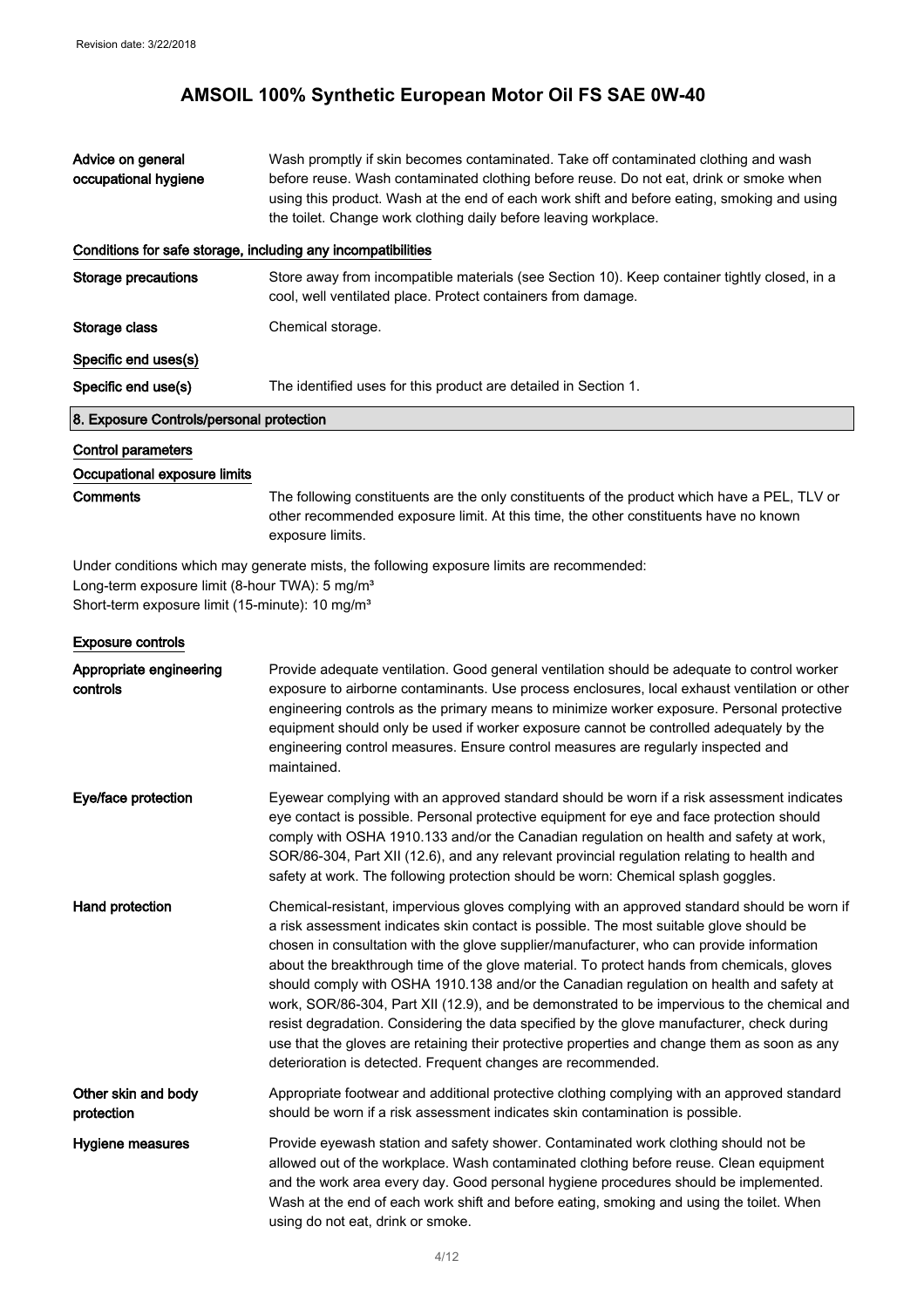| <b>Respiratory protection</b>             | Respiratory protection complying with an approved standard should be worn if a risk<br>assessment indicates inhalation of contaminants is possible. Provide adequate ventilation.<br>Large Spillages: If ventilation is inadequate, suitable respiratory protection must be worn. |
|-------------------------------------------|-----------------------------------------------------------------------------------------------------------------------------------------------------------------------------------------------------------------------------------------------------------------------------------|
| <b>Environmental exposure</b><br>controls | Not regarded as dangerous for the environment.                                                                                                                                                                                                                                    |

# 9. Physical and Chemical Properties

| Information on basic physical and chemical properties |                                                                                                                        |  |
|-------------------------------------------------------|------------------------------------------------------------------------------------------------------------------------|--|
| Appearance                                            | Liquid.                                                                                                                |  |
| Color                                                 | Amber.                                                                                                                 |  |
| Odor                                                  | Mild hydrocarbon.                                                                                                      |  |
| <b>Odor threshold</b>                                 | Not available.                                                                                                         |  |
| pH                                                    | Not available.                                                                                                         |  |
| <b>Melting point</b>                                  | Not available.                                                                                                         |  |
| Initial boiling point and range                       | Not available.                                                                                                         |  |
| Flash point                                           | 232°C Cleveland open cup. [ASTM D 92]                                                                                  |  |
| <b>Evaporation rate</b>                               | Not available.                                                                                                         |  |
| Upper/lower flammability or<br>explosive limits       | Not available.                                                                                                         |  |
| Vapor pressure                                        | Not available.                                                                                                         |  |
| Vapor density                                         | Not available.                                                                                                         |  |
| <b>Relative density</b>                               | 0.8418                                                                                                                 |  |
| Solubility(ies)                                       | Not known.                                                                                                             |  |
| <b>Partition coefficient</b>                          | Not available.                                                                                                         |  |
| Auto-ignition temperature                             | Not available.                                                                                                         |  |
| <b>Decomposition Temperature</b>                      | Not available.                                                                                                         |  |
| <b>Viscosity</b>                                      | 74.7 cSt @ 40°C<br>13.3 cSt @ 100°C<br>[ASTM D 445]                                                                    |  |
| <b>Explosive properties</b>                           | Not considered to be explosive.                                                                                        |  |
| <b>Oxidizing properties</b>                           | Does not meet the criteria for classification as oxidizing.                                                            |  |
| Fire point                                            | 240°C Cleveland open cup. [ASTM D 92]                                                                                  |  |
| Pour point                                            | -51°C [ASTM D 97]                                                                                                      |  |
| 10. Stability and reactivity                          |                                                                                                                        |  |
| Reactivity                                            | See the other subsections of this section for further details.                                                         |  |
| <b>Stability</b>                                      | Stable at normal ambient temperatures and when used as recommended. Stable under the<br>prescribed storage conditions. |  |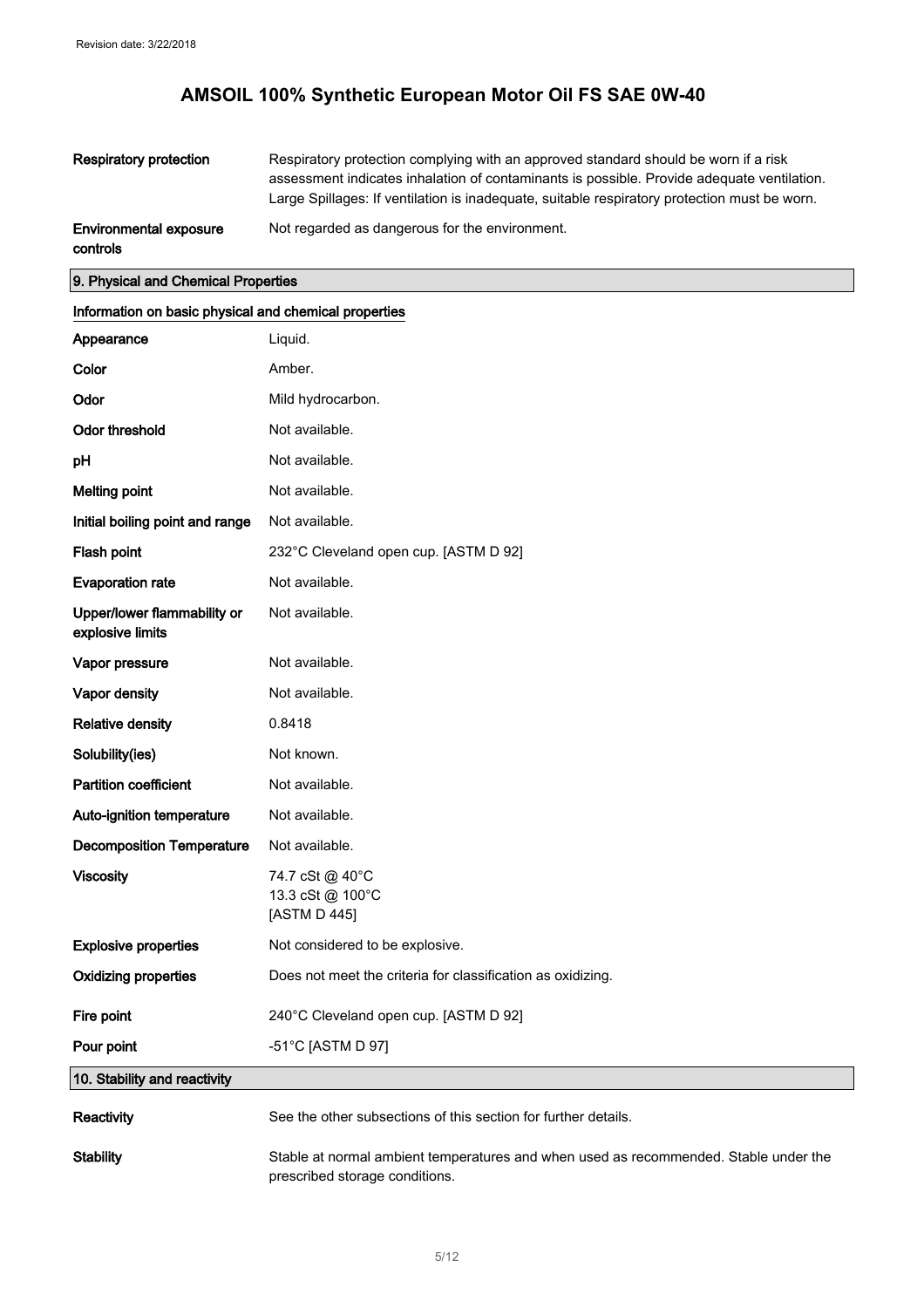$\bar{z}$ 

# **AMSOIL 100% Synthetic European Motor Oil FS SAE 0W-40**

| Possibility of hazardous<br>reactions                               | No potentially hazardous reactions known.                                                                                                                              |
|---------------------------------------------------------------------|------------------------------------------------------------------------------------------------------------------------------------------------------------------------|
| Conditions to avoid                                                 | There are no known conditions that are likely to result in a hazardous situation.                                                                                      |
| Materials to avoid                                                  | No specific material or group of materials is likely to react with the product to produce a<br>hazardous situation.                                                    |
| Hazardous decomposition<br>products                                 | Does not decompose when used and stored as recommended. Thermal decomposition or<br>combustion products may include the following substances: Harmful gases or vapors. |
| 11. Toxicological information                                       |                                                                                                                                                                        |
| Information on toxicological effects                                |                                                                                                                                                                        |
| Acute toxicity - oral<br>Notes (oral LD <sub>50</sub> )             | Based on available data the classification criteria are not met.                                                                                                       |
| Acute toxicity - dermal<br>Notes (dermal LD <sub>50</sub> )         | Based on available data the classification criteria are not met.                                                                                                       |
| Acute toxicity - inhalation<br>Notes (inhalation LC <sub>50</sub> ) | Based on available data the classification criteria are not met.                                                                                                       |
| Skin corrosion/irritation<br>Animal data                            | Based on available data the classification criteria are not met.                                                                                                       |
| Serious eye damage/irritation<br>Serious eye damage/irritation      | Based on available data the classification criteria are not met.                                                                                                       |
| Respiratory sensitization<br>Respiratory sensitization              | Based on available data the classification criteria are not met.                                                                                                       |
| <b>Skin sensitization</b><br><b>Skin sensitization</b>              | Based on available data the classification criteria are not met.                                                                                                       |
| Germ cell mutagenicity<br>Genotoxicity - in vitro                   | Based on available data the classification criteria are not met.                                                                                                       |
| Carcinogenicity<br>Carcinogenicity                                  | Based on available data the classification criteria are not met.                                                                                                       |
| <b>IARC carcinogenicity</b>                                         | None of the ingredients are listed or exempt.                                                                                                                          |
| Reproductive toxicity<br>Reproductive toxicity - fertility          | Based on available data the classification criteria are not met.                                                                                                       |
| Reproductive toxicity -<br>development                              | Based on available data the classification criteria are not met.                                                                                                       |
| Specific target organ toxicity - single exposure                    |                                                                                                                                                                        |
| STOT - single exposure                                              | Not classified as a specific target organ toxicant after a single exposure.                                                                                            |
| Specific target organ toxicity - repeated exposure                  |                                                                                                                                                                        |
| STOT - repeated exposure                                            | Not classified as a specific target organ toxicant after repeated exposure.                                                                                            |
| <b>Aspiration hazard</b>                                            | Based on available data the classification criteria are not met.                                                                                                       |
| <b>Aspiration hazard</b>                                            |                                                                                                                                                                        |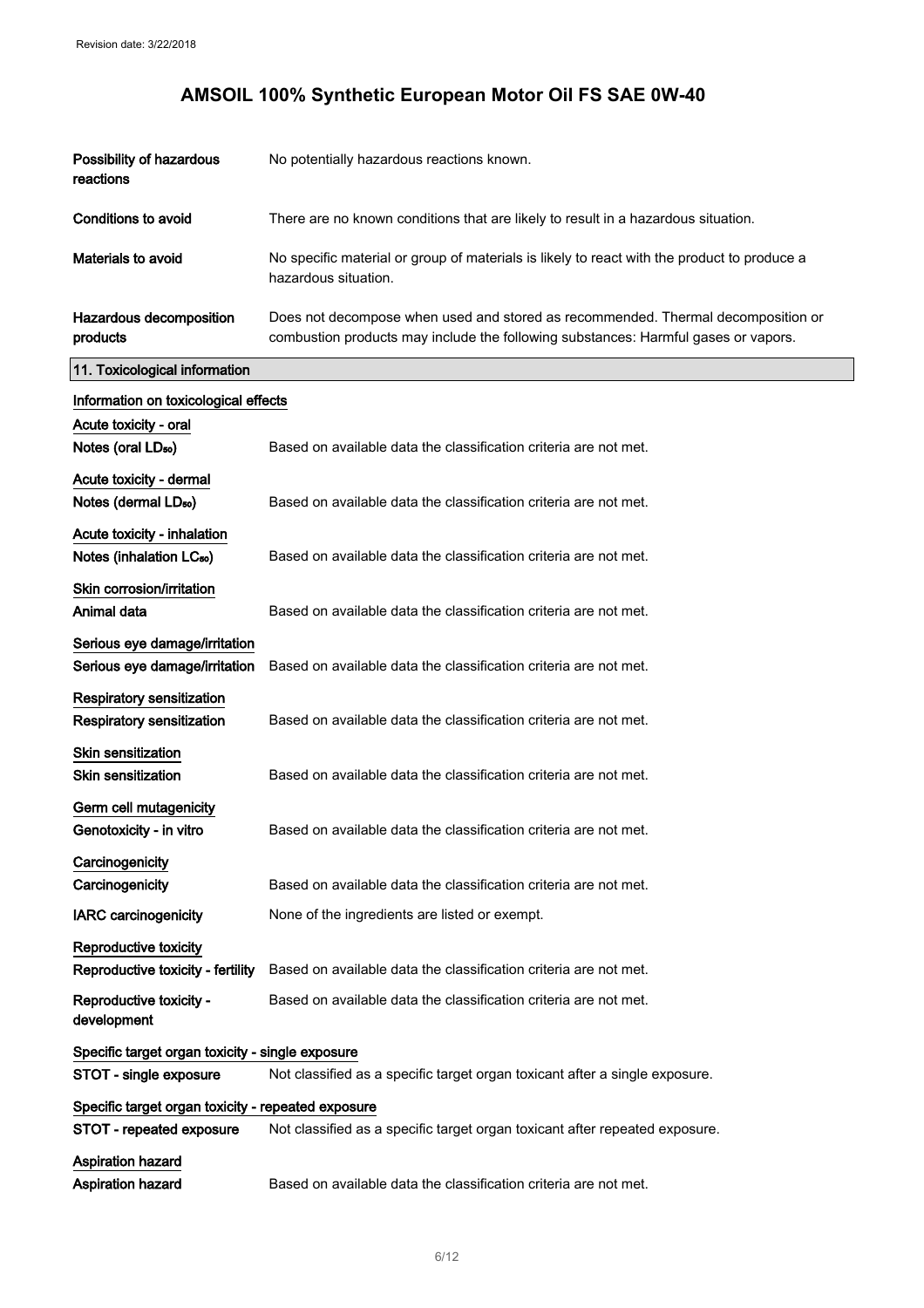| General information           | No specific health hazards known. The severity of the symptoms described will vary<br>dependent on the concentration and the length of exposure.     |
|-------------------------------|------------------------------------------------------------------------------------------------------------------------------------------------------|
| Inhalation                    | Prolonged inhalation of high concentrations may damage respiratory system.                                                                           |
| Ingestion                     | Gastrointestinal symptoms, including upset stomach. Fumes from the stomach contents may<br>be inhaled, resulting in the same symptoms as inhalation. |
| <b>Skin Contact</b>           | Prolonged contact may cause dryness of the skin.                                                                                                     |
| Eye contact                   | May cause temporary eye irritation.                                                                                                                  |
| Route of exposure             | Ingestion Inhalation Skin and/or eye contact                                                                                                         |
| <b>Target Organs</b>          | No specific target organs known.                                                                                                                     |
| <b>Medical considerations</b> | Skin disorders and allergies.                                                                                                                        |

### Toxicological information on ingredients.

| Dec-1-ene, homopolymer, hydrogenated Dec-1-ene, oligomers, hydrogenated |                                                                                                                                                                                                                                           |  |
|-------------------------------------------------------------------------|-------------------------------------------------------------------------------------------------------------------------------------------------------------------------------------------------------------------------------------------|--|
| Acute toxicity - oral                                                   |                                                                                                                                                                                                                                           |  |
| Notes (oral LD <sub>50</sub> )                                          | LD <sub>so</sub> >5000 mg/kg, Oral, Rat REACH dossier information. Based on available data<br>the classification criteria are not met.                                                                                                    |  |
| Acute toxicity - dermal                                                 |                                                                                                                                                                                                                                           |  |
| Notes (dermal LD <sub>50</sub> )                                        | LD <sub>50</sub> > 2000 mg/kg, Dermal, Rat REACH dossier information. Based on available<br>data the classification criteria are not met.                                                                                                 |  |
| Acute toxicity - inhalation                                             |                                                                                                                                                                                                                                           |  |
| Notes (inhalation LC <sub>50</sub> )                                    | LC <sub>50</sub> > 5.2 mg/l, Inhalation, Rat REACH dossier information. Based on available data<br>the classification criteria are not met.                                                                                               |  |
| Skin corrosion/irritation                                               |                                                                                                                                                                                                                                           |  |
| Animal data                                                             | Dose: 0.5 mL, 24 hours, Rabbit Erythema/eschar score: No erythema (0). Edema<br>score: No oedema (0). Primary dermal irritation index: 0.5 REACH dossier<br>information. Based on available data the classification criteria are not met. |  |
| Serious eye damage/irritation                                           |                                                                                                                                                                                                                                           |  |
| Serious eye<br>damage/irritation                                        | Dose: 0.1 mL, 72 hours, Rabbit Not irritating. REACH dossier information. Based on<br>available data the classification criteria are not met.                                                                                             |  |
| <b>Skin sensitization</b>                                               |                                                                                                                                                                                                                                           |  |
| <b>Skin sensitization</b>                                               | Guinea pig maximization test (GPMT) - Guinea pig: Not sensitizing. REACH dossier<br>information. Based on available data the classification criteria are not met.                                                                         |  |
| Germ cell mutagenicity                                                  |                                                                                                                                                                                                                                           |  |
| Genotoxicity - in vitro                                                 | Gene mutation: Negative. REACH dossier information. Based on available data the<br>classification criteria are not met.                                                                                                                   |  |
| Genotoxicity - in vivo                                                  | Chromosome aberration: Negative. REACH dossier information. Based on available<br>data the classification criteria are not met.                                                                                                           |  |
| Reproductive toxicity                                                   |                                                                                                                                                                                                                                           |  |
| Reproductive toxicity -<br>fertility                                    | One-generation study - NOAEL 1000 mg/kg/day, Oral, Rat P REACH dossier<br>information. Based on available data the classification criteria are not met.                                                                                   |  |
| <b>Aspiration hazard</b>                                                |                                                                                                                                                                                                                                           |  |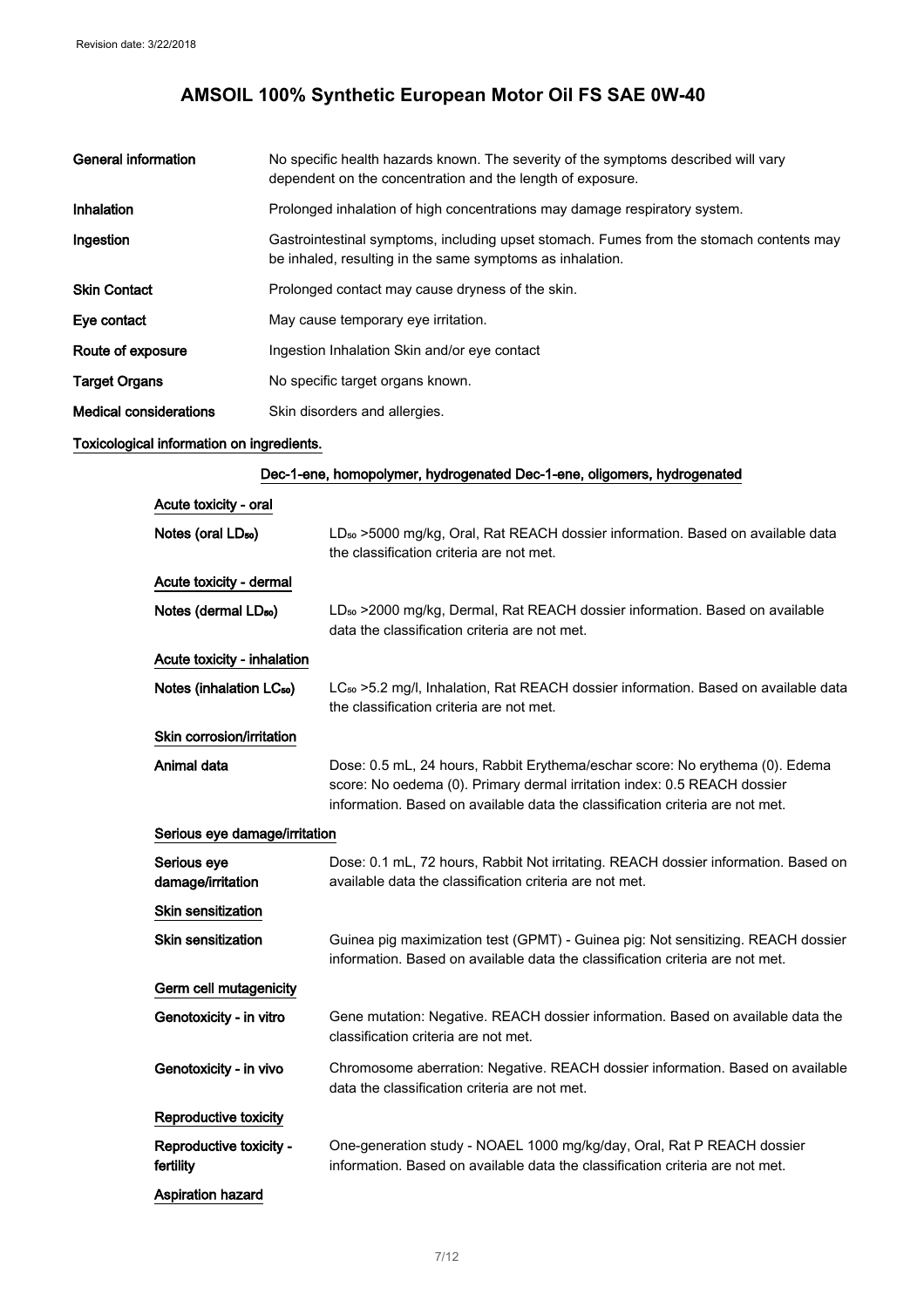Aspiration hazard **Aspiration hazard if swallowed.** Entry into the lungs following ingestion or vomiting may cause chemical pneumonitis.

#### Hydrogenated base oil

|                 | Acute toxicity - oral                                                                                                              |                                                                                                                                 |
|-----------------|------------------------------------------------------------------------------------------------------------------------------------|---------------------------------------------------------------------------------------------------------------------------------|
|                 | Notes (oral LD <sub>50</sub> )                                                                                                     | LD <sub>50</sub> > 5000 mg/kg, Oral, Rat REACH dossier information.                                                             |
|                 | Acute toxicity - dermal                                                                                                            |                                                                                                                                 |
|                 | Notes (dermal LD <sub>50</sub> )                                                                                                   | LD <sub>50</sub> > 5000 mg/kg, Dermal, Rabbit REACH dossier information.                                                        |
|                 | Acute toxicity - inhalation                                                                                                        |                                                                                                                                 |
|                 | Notes (inhalation LC <sub>50</sub> )                                                                                               | LC <sub>50</sub> > 5.53 mg/l, Inhalation, Rat REACH dossier information.                                                        |
|                 | Skin corrosion/irritation                                                                                                          |                                                                                                                                 |
|                 | Animal data                                                                                                                        | Dose: 0.5ml, 24 hours, Rabbit Erythema/eschar score: No erythema (0). Edema<br>score: No oedema (0). REACH dossier information. |
|                 | Serious eye damage/irritation                                                                                                      |                                                                                                                                 |
|                 | Serious eye<br>damage/irritation                                                                                                   | Dose: 0.1ml, 72 hours, Rabbit REACH dossier information.                                                                        |
|                 | <b>Skin sensitization</b>                                                                                                          |                                                                                                                                 |
|                 | <b>Skin sensitization</b>                                                                                                          | Buehler test - Guinea pig: Not sensitizing. REACH dossier information.                                                          |
|                 | Germ cell mutagenicity                                                                                                             |                                                                                                                                 |
|                 | Genotoxicity - in vitro                                                                                                            | Gene mutation: Negative. REACH dossier information.                                                                             |
|                 | Genotoxicity - in vivo                                                                                                             | Chromosome aberration: Negative. REACH dossier information.                                                                     |
|                 | Reproductive toxicity                                                                                                              |                                                                                                                                 |
|                 | Reproductive toxicity -<br>fertility                                                                                               | Screening - NOAEL > 1000 mg/kg/day, Oral, Rat P REACH dossier information.                                                      |
|                 | Reproductive toxicity -<br>development                                                                                             | Developmental toxicity: - LOAEL: 125 mg/kg/day, Dermal, Rat REACH dossier<br>information.                                       |
|                 | 12. Ecological Information                                                                                                         |                                                                                                                                 |
| Ecotoxicity     | Not regarded as dangerous for the environment. However, large or frequent spills may have<br>hazardous effects on the environment. |                                                                                                                                 |
| <b>Toxicity</b> |                                                                                                                                    | Based on available data the classification criteria are not met.                                                                |
|                 | Ecological information on ingredients.                                                                                             |                                                                                                                                 |
|                 |                                                                                                                                    | Dec-1-ene, homopolymer, hydrogenated Dec-1-ene, oligomers, hydrogenated                                                         |
|                 | <b>Toxicity</b>                                                                                                                    | Based on available data the classification criteria are not met. Aquatic toxicity is<br>unlikely to occur.                      |
|                 | Acute aquatic toxicity                                                                                                             |                                                                                                                                 |
|                 | Acute toxicity - fish                                                                                                              | LL <sub>50</sub> , 96 hours: >1000 mg/l, Oncorhynchus mykiss (Rainbow trout)                                                    |
|                 | Acute toxicity - aquatic                                                                                                           | EL <sub>50</sub> , 48 hours: >1000 mg/l, Daphnia magna                                                                          |

invertebrates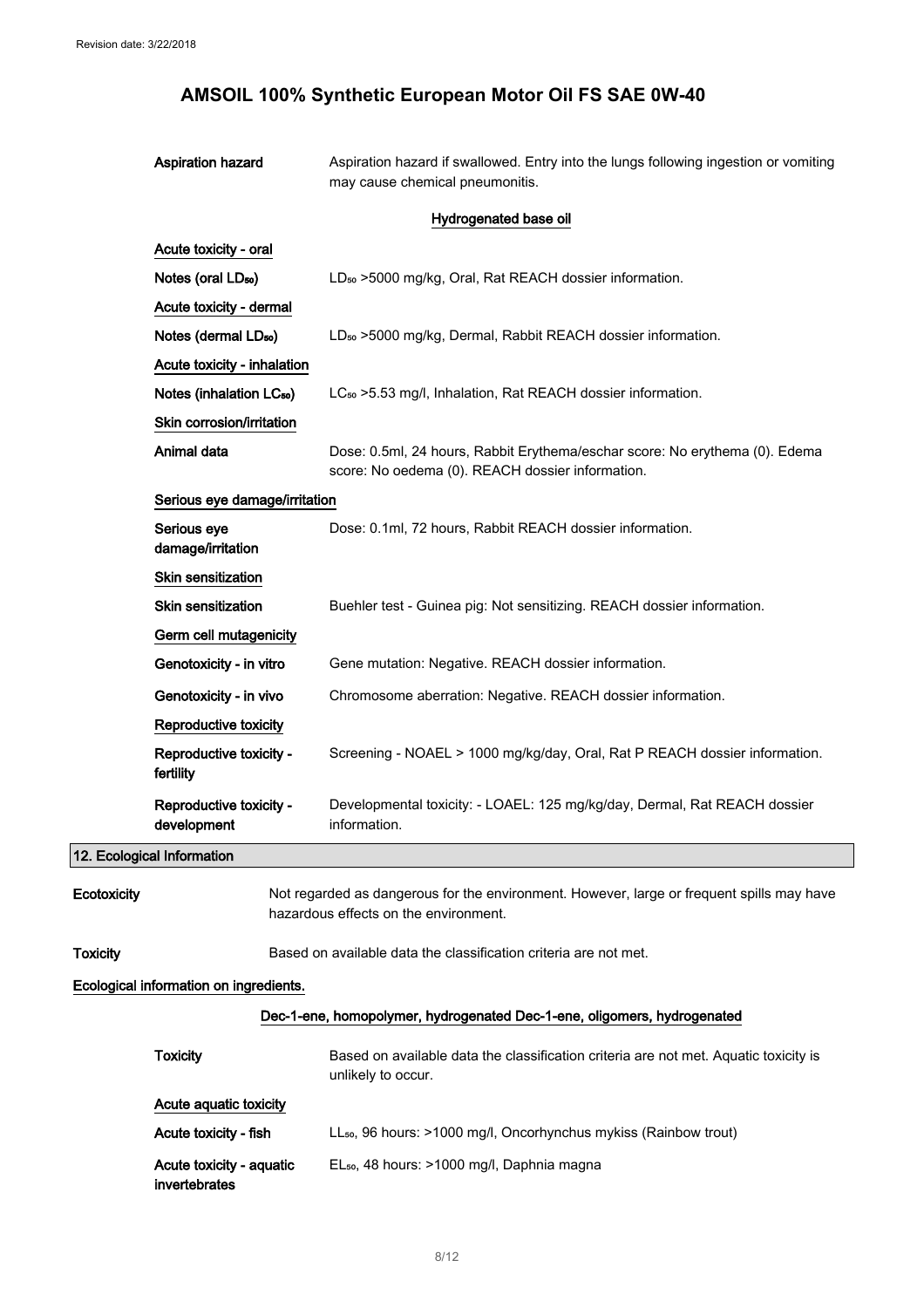| Acute toxicity - aquatic<br>plants          | EL <sub>50</sub> , 72 hours: >1000 mg/l, Selenastrum capricornutum             |
|---------------------------------------------|--------------------------------------------------------------------------------|
| Acute toxicity -<br>microorganisms          | NOEC, 28 days: 2 mg/l, Activated sludge                                        |
| Chronic aquatic toxicity                    |                                                                                |
| Chronic toxicity - aquatic<br>invertebrates | NOELR, 21 days: 125 mg/l, Daphnia magna                                        |
|                                             | Hydrogenated base oil                                                          |
| Acute aquatic toxicity                      |                                                                                |
| Acute toxicity - fish                       | LL <sub>50</sub> , 96 hours: > 100 mg/l, Pimephales promelas (Fat-head Minnow) |
| Acute toxicity - aquatic<br>invertebrates   | EL <sub>50</sub> , 48 hours: > 10000 mg/l, Daphnia magna                       |
| Acute toxicity - aquatic<br>plants          | NOEL, 72 hours: > 100 mg/l, Pseudokirchneriella subcapitata                    |
| Persistence and degradability               |                                                                                |
|                                             | Persistence and degradability The degradability of the product is not known.   |
| Ecological information on ingredients.      |                                                                                |
|                                             | Dec-1-ene, homopolymer, hydrogenated Dec-1-ene, oligomers, hydrogenated        |
| Persistence and<br>degradability            | Not readily biodegradable.                                                     |
| <b>Biodegradation</b>                       | Water - Degradation 2%: 28 days                                                |
|                                             | Hydrogenated base oil                                                          |
| Biodegradation                              | Water - Degradation 31: 28 days<br>Inherently biodegradable.                   |
| Bioaccumulative potential                   |                                                                                |
| <b>Bio-Accumulative Potential</b>           | No data available on bioaccumulation.                                          |
| <b>Partition coefficient</b>                | Not available.                                                                 |
| Ecological information on ingredients.      |                                                                                |
|                                             | Dec-1-ene, homopolymer, hydrogenated Dec-1-ene, oligomers, hydrogenated        |
| <b>Partition coefficient</b>                | $log$ Pow: $>6.5$                                                              |
| Mobility in soil                            |                                                                                |
| <b>Mobility</b>                             | No data available.                                                             |
| Ecological information on ingredients.      |                                                                                |
|                                             | Dec-1-ene, homopolymer, hydrogenated Dec-1-ene, oligomers, hydrogenated        |
| <b>Mobility</b>                             | The product is insoluble in water.                                             |
| Surface tension                             | 27-29 mN/m @ 20°C                                                              |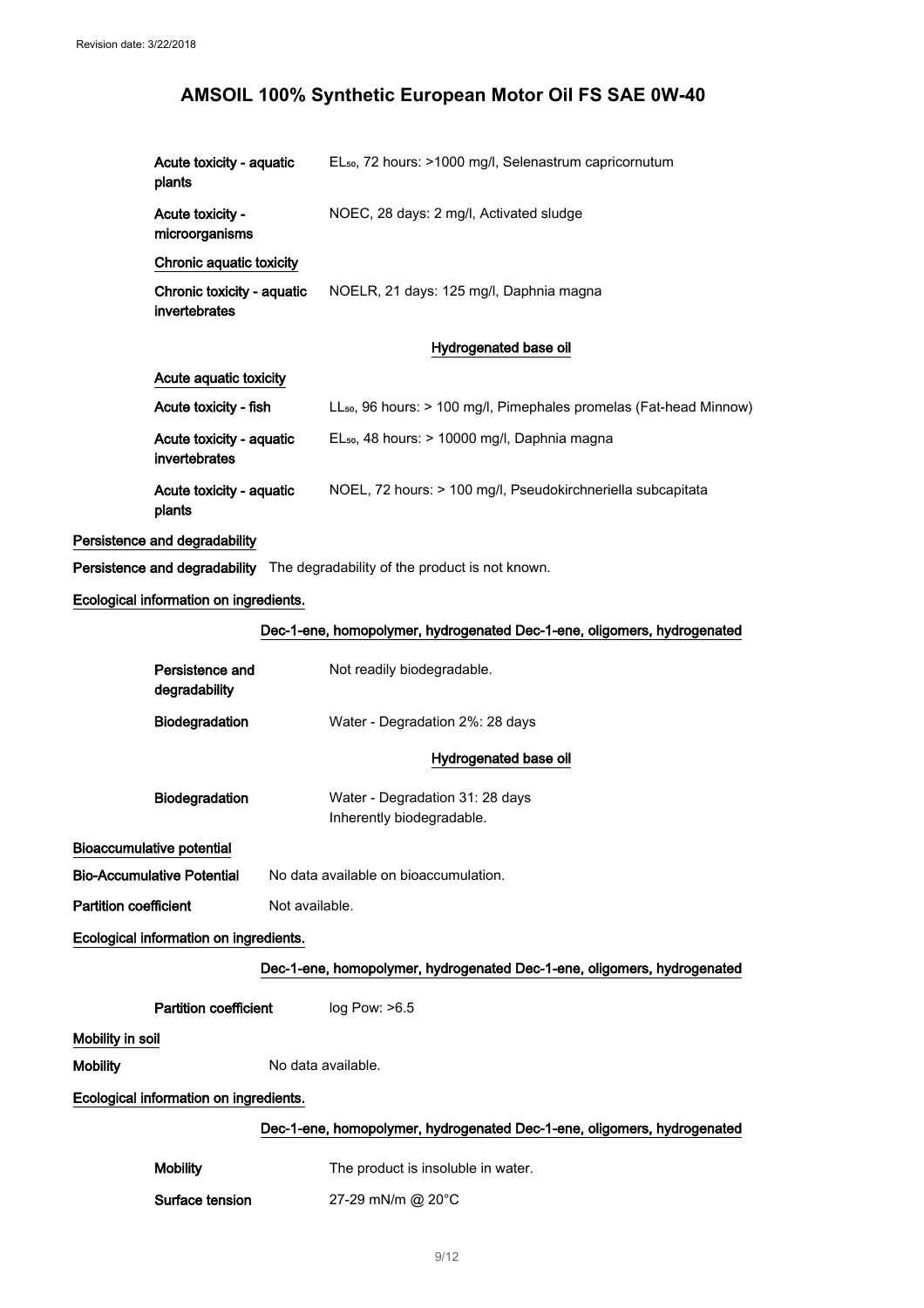# Other adverse effects Other adverse effects None known. 13. Disposal considerations Waste treatment methods General information The generation of waste should be minimized or avoided wherever possible. Reuse or recycle products wherever possible. This material and its container must be disposed of in a safe way. Disposal of this product, process solutions, residues and by-products should at all times comply with the requirements of environmental protection and waste disposal legislation and any local authority requirements. Disposal methods Dispose of surplus products and those that cannot be recycled via a licensed waste disposal contractor. Waste packaging should be collected for reuse or recycling. Incineration or landfill should only be considered when recycling is not feasible. Waste should not be disposed of untreated to the sewer unless fully compliant with the requirements of the local water authority. 14. Transport information General The product is not covered by international regulations on the transport of dangerous goods (IMDG, IATA, DOT, TDG). UN Number Not applicable. UN proper shipping name Not applicable. Transport hazard class(es) Transport labels No transport warning sign required. Packing group Not applicable. Environmental hazards Environmentally Hazardous Substance No. Special precautions for user Not applicable. DOT TIH Zone Not applicable. **Transport in bulk according to** Not applicable. Annex II of MARPOL 73/78 and the IBC Code 15. Regulatory information Regulatory References OSHA Hazard Communication Standard 29 CFR §1910.1200 Hazardous Products Regulation (SOR/2015-17) Transportation of Dangerous Goods Regulations -SOR/2015-100.

#### US Federal Regulations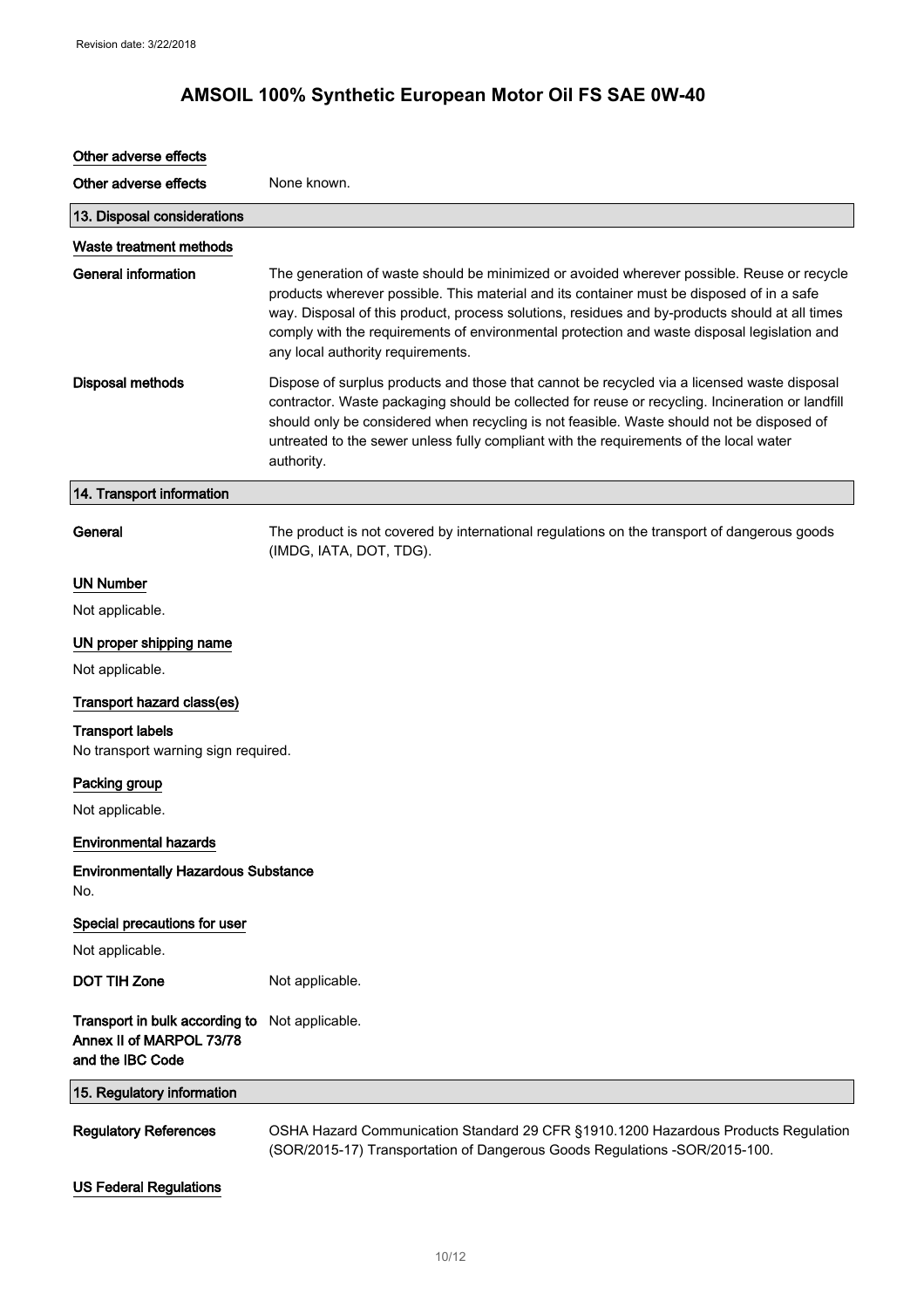### SARA Section 302 Extremely Hazardous Substances Tier II Threshold Planning Quantities

None of the ingredients are listed or exempt.

#### CERCLA/Superfund, Hazardous Substances/Reportable Quantities (EPA)

None of the ingredients are listed or exempt.

#### SARA Extremely Hazardous Substances EPCRA Reportable Quantities

None of the ingredients are listed or exempt.

#### SARA 313 Emission Reporting

The following ingredients are listed or exempt:

Zinc alkyl dithiophosphate 1.0 %

Dec-1-ene, homopolymer, hydrogenated Dec-1-ene, oligomers, hydrogenated 1.0 %

### CAA Accidental Release Prevention

None of the ingredients are listed or exempt.

### SARA (311/312) Hazard Categories

None of the ingredients are listed or exempt.

### OSHA Highly Hazardous Chemicals

None of the ingredients are listed or exempt.

#### US State Regulations

### California Proposition 65 Carcinogens and Reproductive Toxins None of the ingredients are listed or exempt.

#### California Air Toxics "Hot Spots" (A-I)

None of the ingredients are listed or exempt.

#### California Air Toxics "Hot Spots" (A-II)

None of the ingredients are listed or exempt.

#### California Directors List of Hazardous Substances

None of the ingredients are listed or exempt.

#### Massachusetts "Right To Know" List

None of the ingredients are listed or exempt.

### Rhode Island "Right To Know" List

None of the ingredients are listed or exempt.

#### Minnesota "Right To Know" List None of the ingredients are listed or exempt.

## New Jersey "Right To Know" List

None of the ingredients are listed or exempt.

#### Pennsylvania "Right To Know" List None of the ingredients are listed or exempt.

#### Inventories

Canada - DSL/NDSL All the ingredients are listed or exempt.